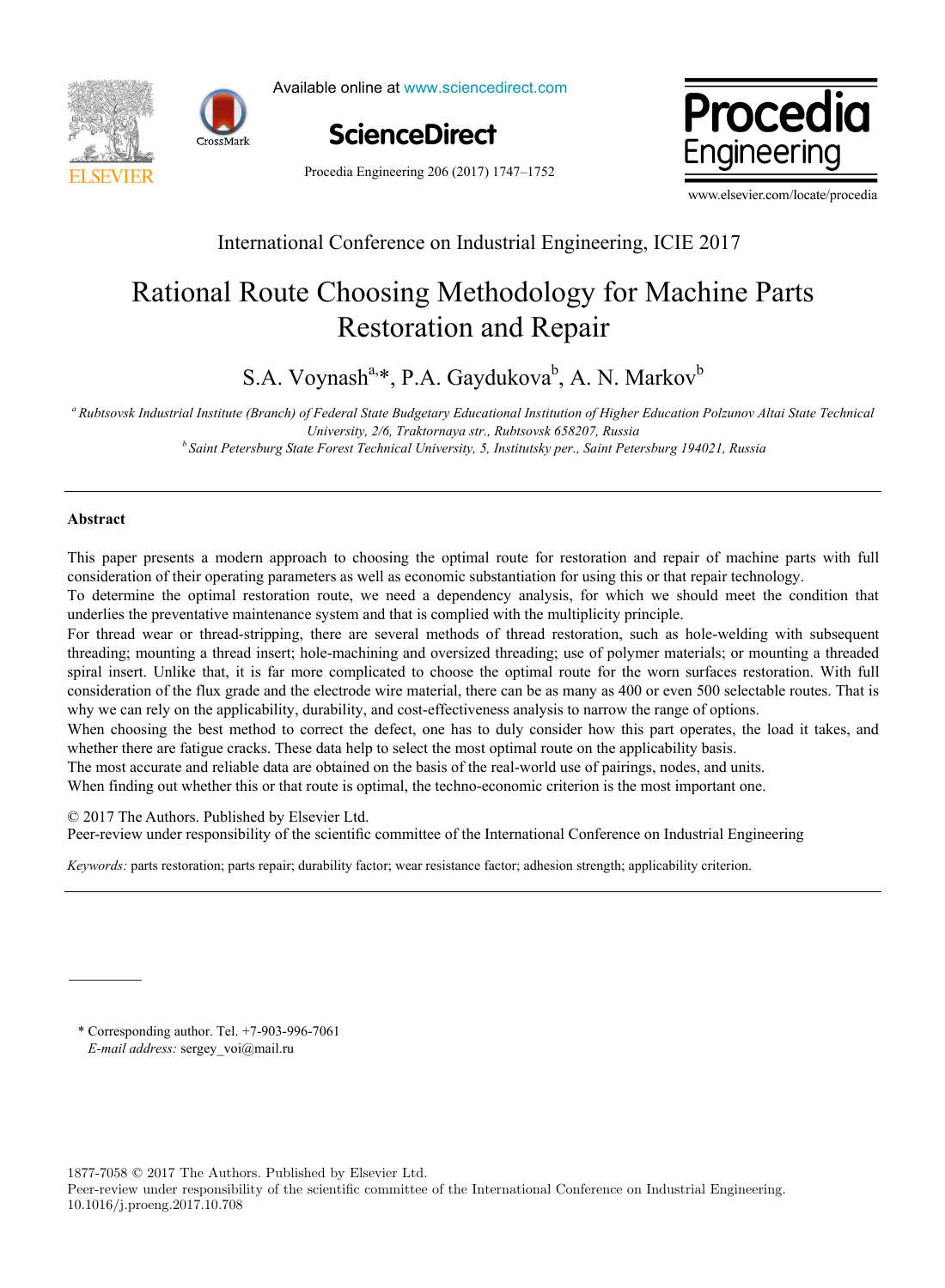# **1. Introduction**

Choosing the rational route for the restoration and repair of machine parts is a complex problem that requires a careful solution depending on the scale of manufacturing. Generally, optimal routes are chosen based on the analysis of the dependency:

$$
\frac{S_m + S_r}{L_r} \le \frac{Sp \cdot C_f}{L_n} \tag{1}
$$

where  $S_m$ ,  $S_r$  are the specific quoted expenses for the repair and restoration of parts;  $L_r$ ,  $L_n$  is the service life of repaired and new parts; *Sp* is the sale price of new parts;  $C_f$  is the coefficient that accounts for the transport costs.

The condition  $\frac{L_r}{I} \geq 1$ . *n L*  $\frac{L_r}{L_n} \ge 1$ . should hold. [1] This ratio may be referred to as the life recovery coefficient of the part. It

should be borne in mind that the value of this coefficient should be in accordance with the multiplicity principle that underlies the preventative maintenance system.

Parts that only require the restoration of worn surfaces are virtually non-existent. However, the problem of choosing the repair route is not very multivariant. [2]

#### **2. Relevance and Problem Statement**

Let us consider, for instance, the wear or stripping of mounting bolt thread. The wear of threaded holes is always fairly similar regardless of the material of parts. Such uneven wear is due to the fact that turns of a threaded connection bear an unequal load. There are several practically applicable methods of thread restoration: holewelding with subsequent threading; installing a thread insert; hole-machining and oversized threading; use of polymer materials; or installing a threaded spiral insert. Unlike that, it is far more complicated to choose the optimal route for the restoration of worn surfaces.

 Analysis of the repair methods shows that threaded connections become considerably more durable when repaired with spiral inserts. The problem of choosing the optimal route to restore worn out surfaces is much more complicated. Currently, there are more than 40 coating operations and more than 200 varieties thereof. [3,4]

That is why we propose to rely on the applicability, durability, and cost-effectiveness analysis to narrow the range of options.

The applicability criterion helps choose the best case-specific method to correct the defect. This criterion can be described by the function

$$
C_a = f\left(M_p, S_s, D_s, A_w, M_l, \sum T_f\right) \tag{2}
$$

where  $M_p$  is the material of the part;  $S_s$  is the shape of the surface to restore;  $D_s$  is the diameter of the surface to restore;  $A_w$  is the amount of wear;  $M_l$  is the magnitude and nature of the load born by the part;  $\sum T_f$  is the total of the technological peculiarities of the route that determine the scope of its optimal use.[6,7,8]

This dependency shows that to choose the restoration route, one had to know how the part or pairing operates, the load it bears, the amount of resulting wear, and whether there are fatigue cracks. To have these data, one needs systematic monitoring and the registration of output. [9,10]

Based on the data presented in Table 1, one can develop restoration routes for worn out surfaces and analyze those routes on the basis of applicability, durability, and the economic criterion.[11,12]

The applicability criterion allows for leaving out the routes that do not meet the part-related requirements.

The durability factor, in general terms: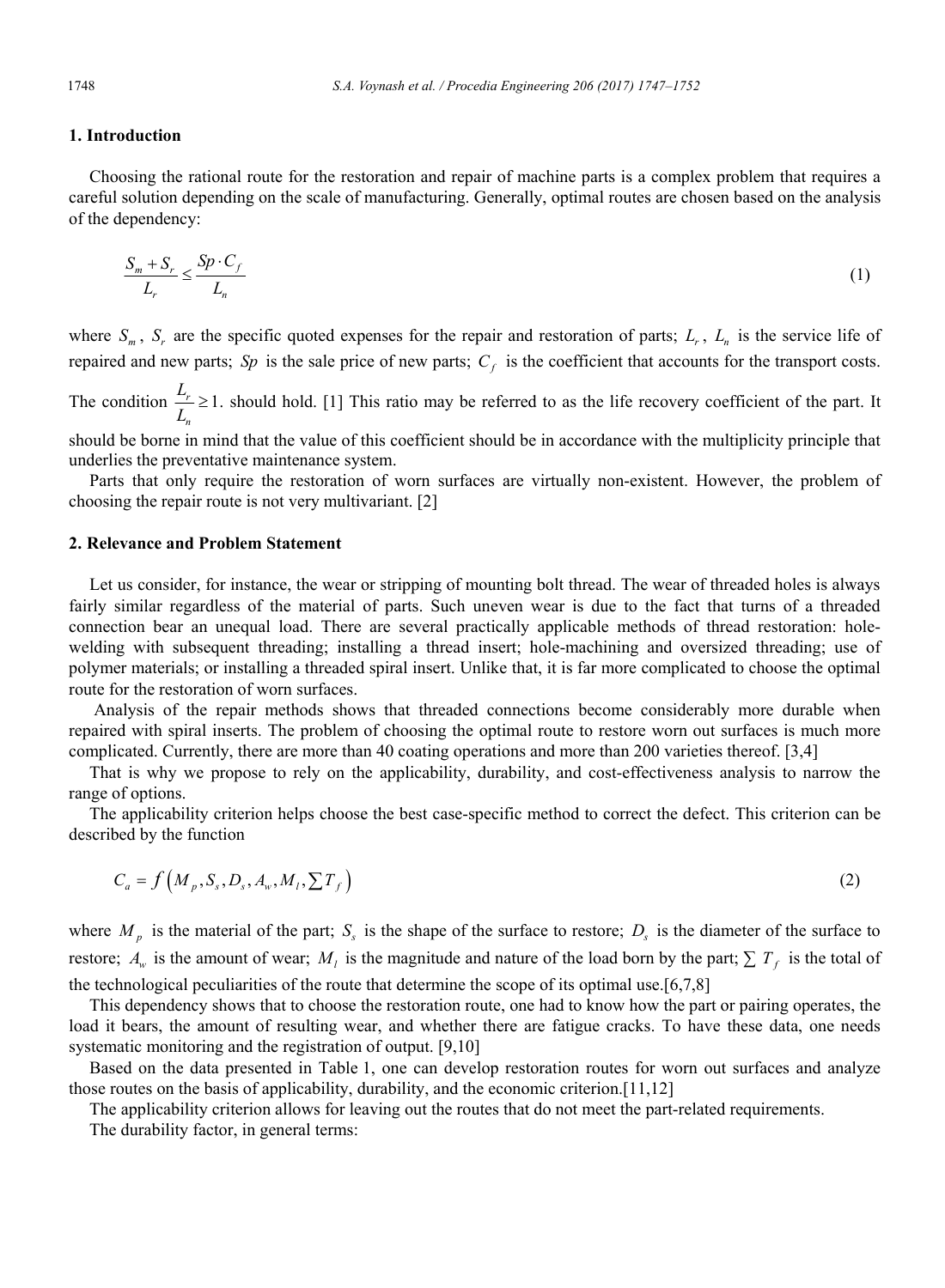$$
C_d = f\left(C_c, C_e, C_w\right) \tag{3}
$$

where  $C_c$  is the coating-to-base metal adhesion strength factor;  $C_e$  is the endurance ratio;  $C_w$  is the wear resistance factor.

Table 1. Technological characteristics of the restoration methods

| Technological characteristics of<br>methods                               | Restoration method codes            |                                         |              |                          |                                      |                          |                                                      |               |           |  |
|---------------------------------------------------------------------------|-------------------------------------|-----------------------------------------|--------------|--------------------------|--------------------------------------|--------------------------|------------------------------------------------------|---------------|-----------|--|
|                                                                           | CO <sub>2</sub>                     | <b>SC</b>                               | $\mathbf{F}$ | EM                       | Cr                                   | <b>I</b>                 | <b>ECW</b>                                           | AC            | <b>MW</b> |  |
| Metals and alloys to which this<br>method is applicable.                  | Steel                               | Steel, ductile, and<br>gray cast iron   | Steel        | All<br>materials         | Steel                                | Steel, gray<br>cast iron | Steel, cast<br>iron                                  | All materials |           |  |
| Surfaces, to which this method<br>is applicable                           | External<br>cylindrical and<br>flat | External and<br>internal<br>cylindrical | flat         | External cylindrical and | External and<br>internal cylindrical |                          | External and internal<br>cylindrical as well as flat |               |           |  |
| Applicability of the method to<br>parts subjected to alternating<br>loads | Applicable                          | Not applicable                          | Applicable   | Not<br>applicable        | Applicable                           |                          |                                                      |               |           |  |
| Minimum diameters of parts to<br>which this method is applicable.<br>mm   | 10                                  | 15                                      | 35           | 30                       | 5                                    | 12                       | 5                                                    | 5             | 10        |  |
| Minimal inner diameter to<br>which this method applies                    |                                     | 50                                      |              |                          | 40                                   | 40                       | 50                                                   | 8             | 40        |  |
| Least practical thickness of<br>coating, mm                               | 0.5                                 | 0.3                                     | 1.5          | 0.3                      | 0.5                                  | 0.1                      | 0.3                                                  | 0.1           | 1.0       |  |
| Maximum practical thickness of<br>coating, mm                             | 3.5                                 | 3.0                                     | 5.0          | 8.0                      | 0.6                                  | 3.0                      | 1.5                                                  | 3.0           | 6.0       |  |
| Decrease in fatigue strength,%                                            | 15                                  | 50                                      | 15           | 45                       | 20                                   | 25                       | 15                                                   | $\mathbf{0}$  | 30        |  |

Meaning of the codes:  $CO_2$  is carbon dioxide welding, SC is short-circuited arc welding, F is flux welding, EM is electrometallization, Cr is chrome plating, I is iron plating, ECW is electrocontact welding, AC is the use of adhesive compositions, and MW is manual welding.

# **3. Theory, Part Three**

According to Prof. A. M. Masino, the adhesive strength is sufficient if it has one of the following values: 500 MPa for external steel surfaces that bear significant impact and alternating loads; 200 MPa for external steel and cast iron surfaces that do not bear a significant impact and alternating loads; 50 MPa for internal mounting surfaces for bearings, which surfaces do not bear alternating and significant impact loads (applies to parts made of steel, cast iron, or aluminum alloys); 40 MPa for external or internal steel or cast iron surfaces that do not bear significant impact or alternating loads on a porous layer, provided that the pairing is well-lubricated. [13,14,15] These values can be assumed as reference values. The value of the adhesion factor can be calculated based on the following dependency

$$
C_c = \frac{\tau_c^e}{\tau_c^r} \tag{4}
$$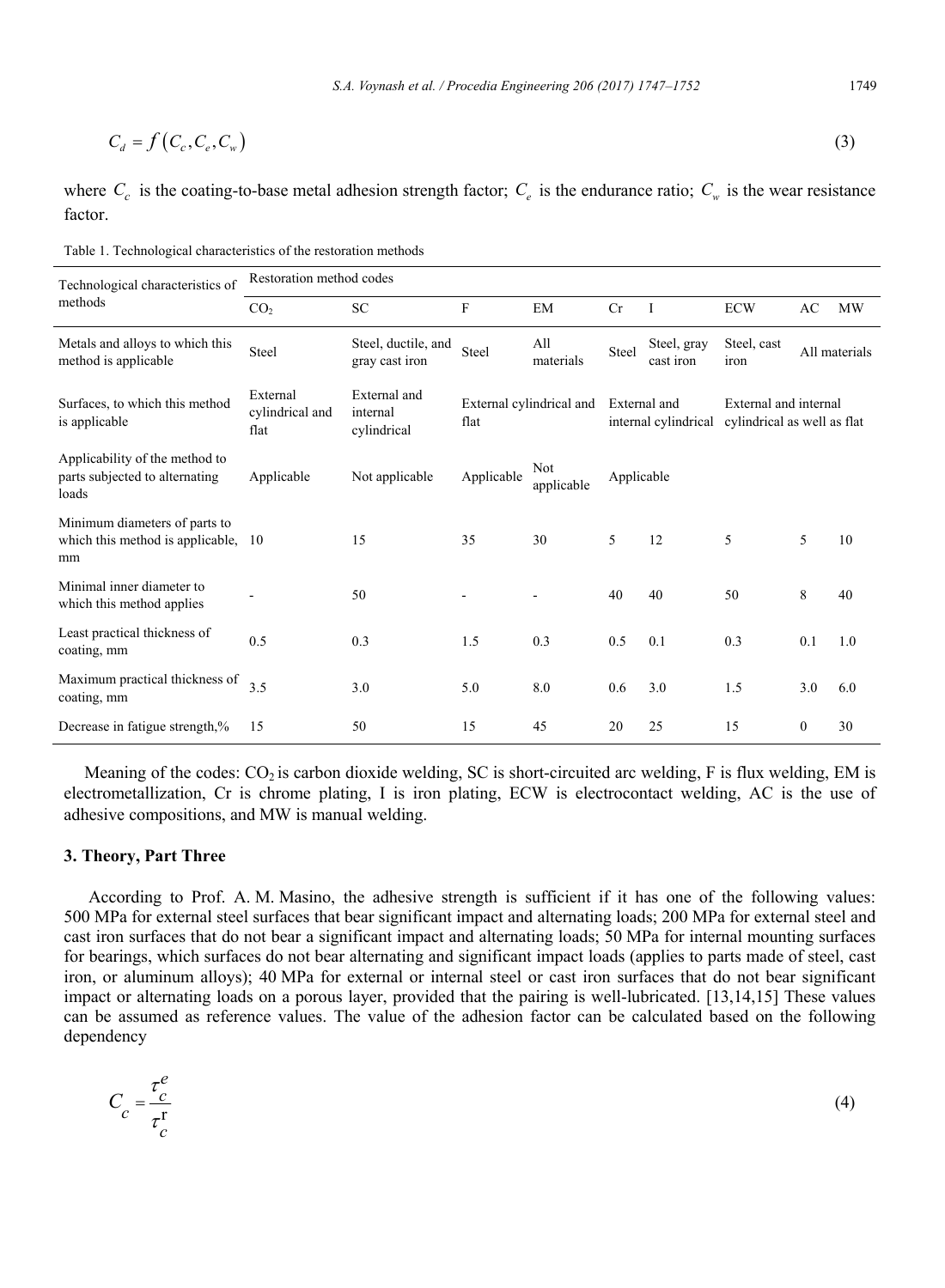where  $\tau_c^e$  is the empirical coating-to-base metal adhesion value;  $\tau_c^r$  is a reference value from the above list, assumed on the basis of operating conditions.[16,17]

Table 2. Life recovery coefficients

| Part restoration processes                                                                         | $C_{w}$        | $\mathrm{C_{e}}$ | $\mathrm{C}_\mathrm{a}$ | $C_1$ |
|----------------------------------------------------------------------------------------------------|----------------|------------------|-------------------------|-------|
| $\mathbf{1}$                                                                                       | $\overline{2}$ | 3                | $\overline{4}$          | 5     |
| Grinding, iron plating, turning, grinding, hard-alloy burnishing                                   | 1.76           | 1.20             | 0.8                     | 1.28  |
| Grinding, iron plating, CBN-R turning, and electromechanical strengthening                         | 1.50           | 1.14             | 0.8                     | 1.19  |
| Grinding, iron plating, CBN-R turning, grinding, surface plastic deformation                       | 1.23           | 0.98             | 0.8                     | 1.06  |
| Electromechanical restoration                                                                      | 1.11           | 1.42             | 1.00                    | 1.04  |
| Propane-butane welding, turning, tempering with HFC heating, grinding, surface plastic deformation | 1.72           | 1.06             | 1.00                    | 1.25  |
| Short-circuit arc welding, hexanit-R turning, grinding, hard-alloy burnishing                      | 1.02           | 1.22             | 1.00                    | 1.05  |
| Short-circuit arc welding, hexanit-R turning, grinding, electromechanical strengthening            | 0.98           | 1.01             | 1.00                    | 0.94  |
| Short-circuit arc welding, hexanit-R turning, grinding, surface plastic deformation                | 0.89           | 0.94             | 1.00                    | 0.94  |
| Flux welding, turning, tempering with HFC heating, grinding, hard-alloy burnishing                 | 1.12           | 1.30             | 1.00                    | 1.02  |
| Flux welding, turning, grinding, electromechanical strengthening                                   | 2.08           | 1.08             | 1.00                    | 1.35  |
| Flux welding, turning, tempering with HFC heating, grinding, surface plastic deformation           | 0.98           | 1.00             | 1.00                    | 0.94  |
| Carbon dioxide welding, turning, grinding, electromechanical strengthening                         | 1.80           | 1.04             | 1.00                    | 1.28  |
| Carbon dioxide welding, turning, tempering with HFC heating, grinding, surface plastic deformation | 0.98           | 1.00             | 1.00                    | 0.94  |
| Electrocontact welding, CBN-R turning, grinding, surface plastic deformation                       | 1.08           | 0.98             | 0.95                    | 1.00  |
| Electrocontact welding, CBN-R turning, grinding, electromechanical strengthening                   | 1.11           | 0.98             | 0.95                    | 1.01  |
| Macnining, flame spraying, tempering with HFC heating, CBN-R turning, grinding                     | 1.10           | 1.20             | 0.98                    | 1.1   |
| Macnining, plasma spraying, tempering with HFC heating, CBN-R turning, grinding                    | 1.80           | 1.60             | 1.00                    | 1.50  |
| Machining, detonation spraying, CBN-R turning, grinding                                            | 2.00           | 1.00             | 1.00                    | 1.00  |
| Machining, detonation spraying, grinding                                                           | 1.80           | 1.00             | 1.00                    | 1.00  |
| Machining, polymer composition coating, machining                                                  | 1.20           | 1.20             | 0.95                    | 1.10  |
| Manual welding, CBN-R turning, grinding, surface plastic deformation                               | 0.82           | 0.80             | 1.00                    | 0.75  |
| Manual welding, turning, tempering with HFC heating, grinding, surface plastic deformation         | 0.93           | 0.90             | 1.00                    | 0.83  |

The endurance ratio is the ratio of the endurance limit of the coating  $\left(\sigma_B^B\right)$  (applied and machined according to a specific restoration route) to the endurance limit of the new part  $\left(\sigma_B^H\right)$ 

*е С В В Н В*  $\sigma$  $\sigma$  $=$  $\frac{-L}{L}$  (5)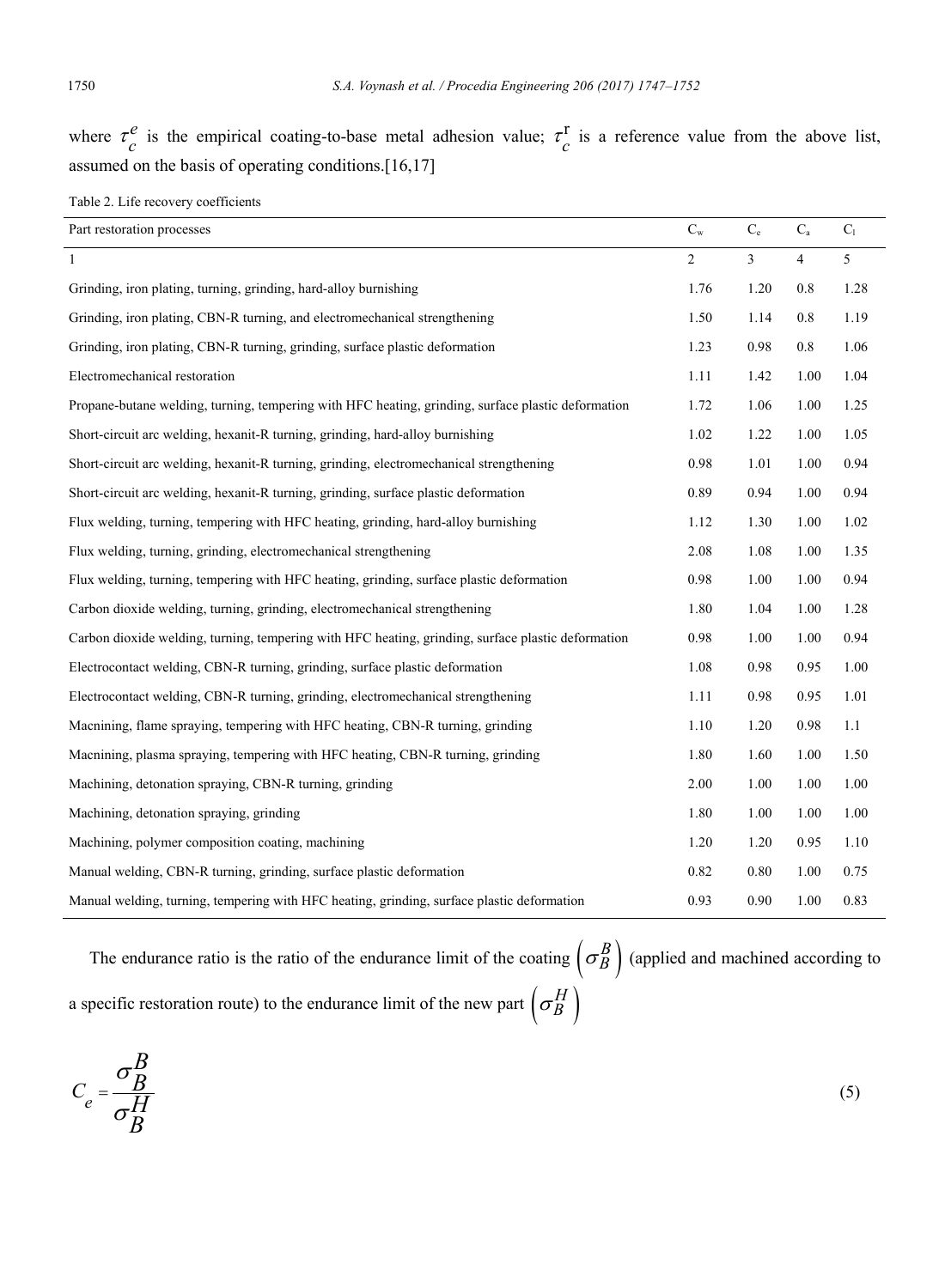This ratio is determined on the basis of laboratory and bench testing. Table 2 presents the results of fatigue strength tests carried out on a RUMI–30 machine under conditions close to the load for most parts of forestry machines.

The wear resistance factor can be estimated on the basis of laboratory tests using a SMC-2M friction machine. The wear resistance factor  $C_w$  is calculated per the formula:

$$
C_w = \frac{C_s^{\text{res}}}{C_s^{\text{ref}}}
$$
(6)

where  $C_s^{\text{res}}$  is the wear resistance of the restored surface;  $C_s^{\text{ref}}$  is the wear resistance of the reference surface.[18]

Table 2 presents the test results obtained under the following conditions: slip velocity of 0.25 m/s, a load of 784 MPa, and a 4700 m slip distance (after breaking-in).

The durability factor can be determined by different methods. Prof. M.A. Mashino [3] proposes to use the least values of its three constituent factors. Table 2 provides an example [1].



Fig.1. Nomogram for determining the number of failures of a part in a unit over the post-repair service life.

 $\nu$  is the variation coefficient of the part;  $C_{n\mu}$  is the unit life coefficient;  $C_{n\mu}$  is the life coefficient of the restored part.

Other scientists and researchers [2] propose calculating the durability factor as a product of its constituent factors. We believe that the durability factor can be calculated as follows

$$
C_d = r C_w K_b^m \tag{7}
$$

where *r* is the basic variable; *m* is the tilt of the left branch of the fatigue curve per GOST 25.504–82 ( $m=1.96$ ) provided that  $C_c \geq 1$ . [19]

The techno-economic criterion is the most important one, as it is this criterion that determines whether this or that restoration route is optimal or not. The technical aspect of this criterion is defined by the reliability of the restoration and repair process: